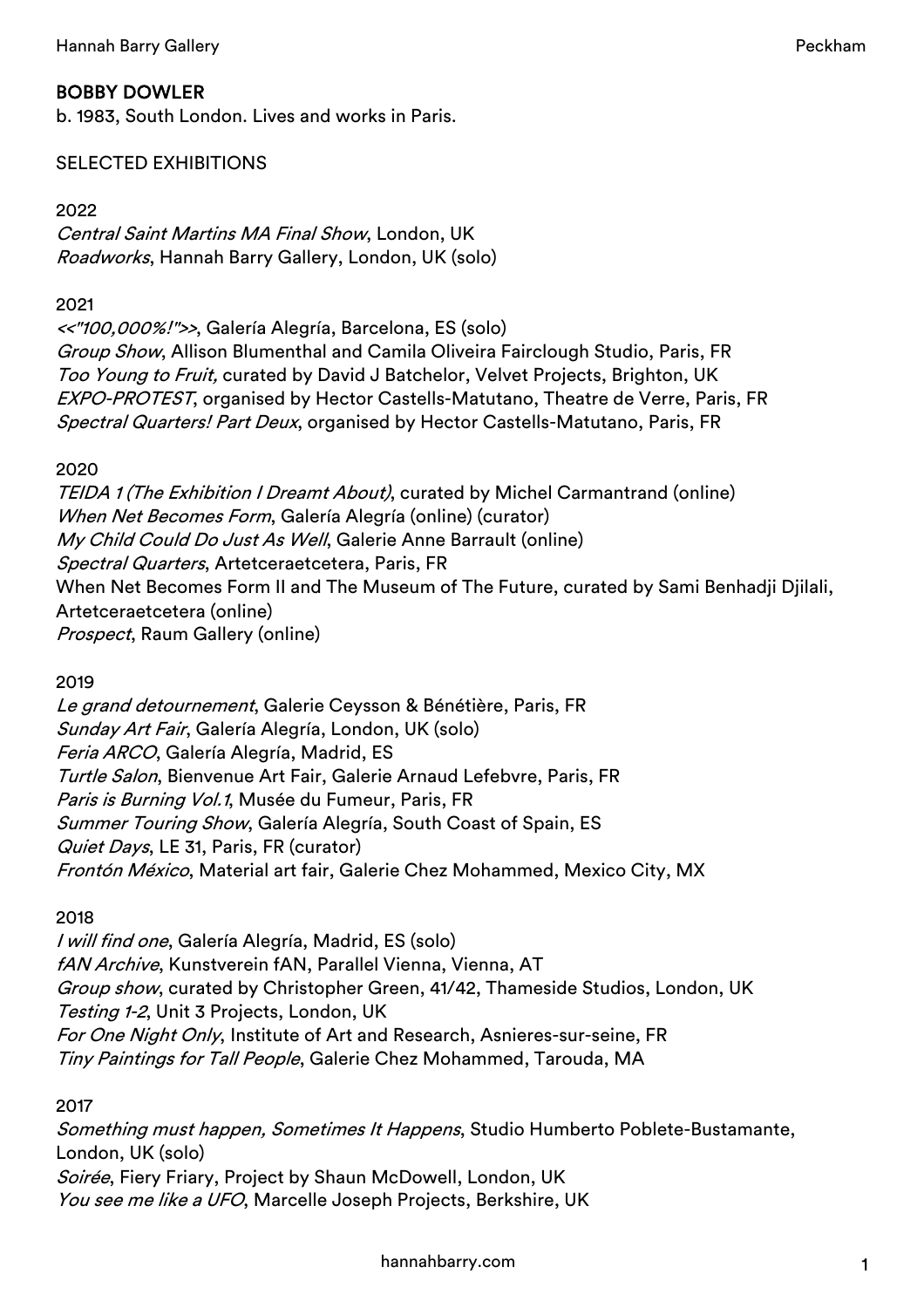The Collective, Workspace Gallery, Gateshead, UK Torre Latino, Galerie Chez Mohammed, Mexico City, MX Macho Alfa, Galerie Chez Mohammed, Material Art Fair, Mexico City, MX

# 2016

All thought is in signs, curated by Ute Burkhardt, Kunstverein fAN, Vienna, AT (solo) L'œuvre:A Question of Form and Necessity, curated by Mike Watson, Dino Morra Gallery, Naples, IT (solo) Pink Density, curated by Humberto Poblete-Bustamante, Clovis XV, Brussels BE Glorious Abandon, curated by Shaun McDowell, Dynamite Projects, Redhill, Surrey UK All the best/yours sincerely: Radical Positions in London Painting Today, curated by Humberto Poblete-Bustamante, Galería Alegría, Madrid ES What we all lack, Hannah Barry Gallery, London UK 6 ANS LA SIRA, MAD Agency, Asnieres-sur-seine FR Art 16, Villa Lena Foundation, London UK

2015

'Hooking on' – New work with Painting-Objects, Hannah Barry Gallery, London UK (solo) Painting-Objects, 104 Avenue Kléber, organised by Anatole Maggiar, MAD Agency, Paris FR (residency) (solo)

Architecture of Enjoyment part 2, curated by Marcelle Joseph Projects, London UK Confuses Paroles, curated by Kate Hiley, Le Cabinet Dentaire, Paris FR Fire sale, Dynamite Projects, curated by Shaun McDowell, Redhill, Surrey UK

2014

Architecture of Enjoyment part 1, curated by Marcelle Joseph Projects, Athens GR Les- Pierres se battent entre elles, curated by Emmanuelle Day and Allison Somers, Auvers-Saint-George FR

Mixed Four, organised with Christopher Green, Milly Emson and Sofia Stevi, Fokidos, St. Moritz Art Masters, St. Moritz CH

An Element of Whim, organised with Sofia Stevi, Fokidos, Athens GR

Entrée, curated by Christopher Green, Middle March, Brussels BE

Bobby Dowler + Sofia Stevi + Anton Zolotov, FoodFace, London UK

At Home Salon, Marcelle Joseph Projects, Surrey UK

UK Kaleidoscope, House of Culture, Smartmo SI

2013

PeckhamNewYorkParis, organised with Chi Chi Menendez, Anatole Maggiar, Shaun McDowell, Christopher Green, MAD Agency, 104 Avenue Kleber, Paris FR

Paint As You Like and Die Happy!, organised with Sofia Stevi, Fokidos, Athens GR

PeckhamNewYorkParis, organized with Shaun McDowell, Christopher Green and Jose Martos, Shoot the Lobster, Martos Gallery, New York US

PeckhamNewYorkParis, organized with Shaun McDowell, Christopher Green and Jose Martos, Shoot the Lobster, 88 Friary Road, London UK

Bobby Dowler (with Christopher Green), New Talent, Hannah Barry Gallery, Art Brussels BE For Mad Men Only (with Christopher Green), Hannah Barry Gallery, London UK Art Brussels, Hannah Barry Gallery, Brussels BE